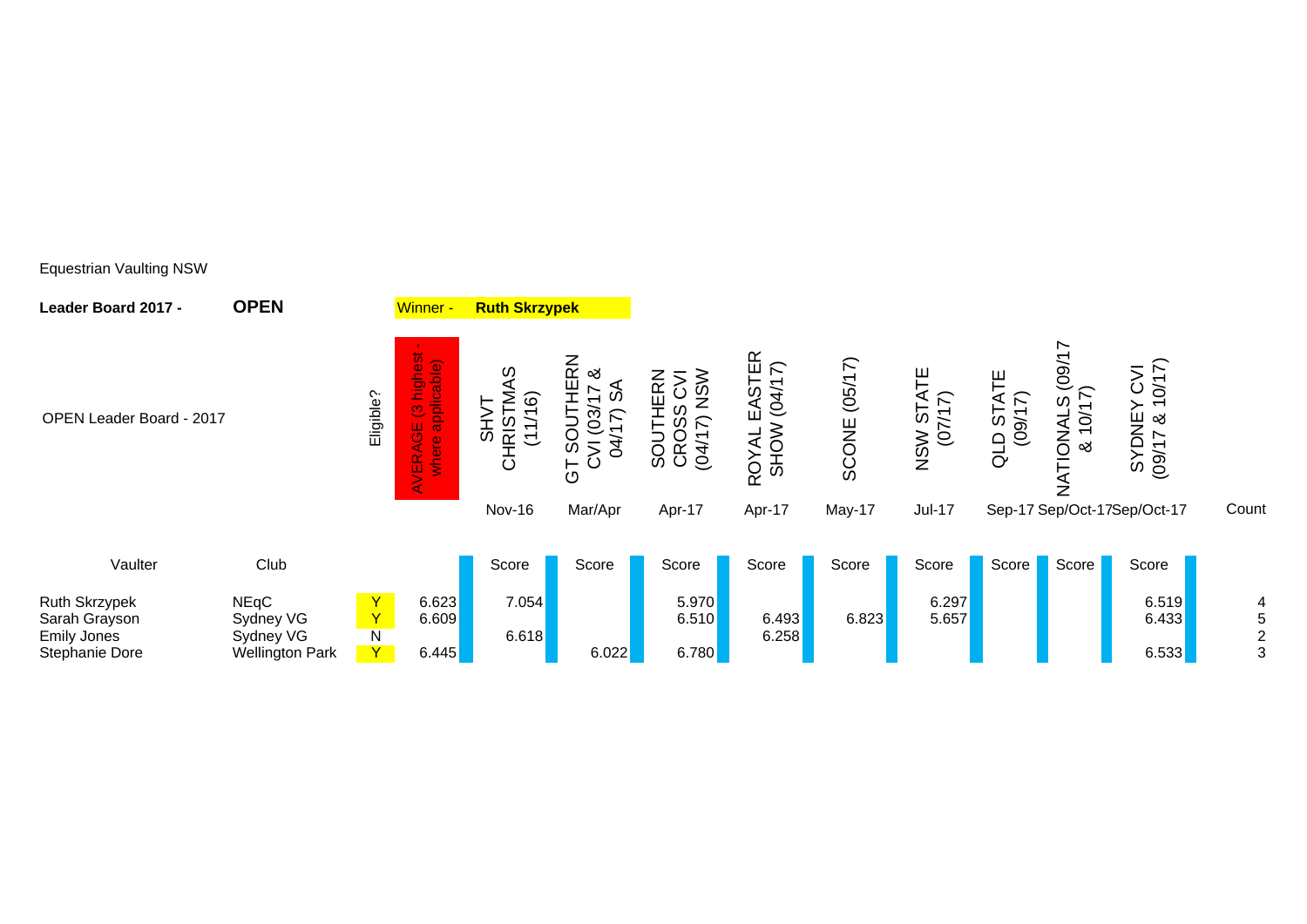|                                                                                                                                         | Eligible?                                                                                                                | <b>bs</b><br>applicable)<br><u>ة</u><br>ا<br>O<br>ш<br>Q<br>where<br>띲<br>$\Rightarrow$ | S<br>$\widetilde{6}$<br>こう<br>$rac{S}{R}$<br>(11)<br>$\overline{\Omega}$ | NSW<br>SOUTHERN<br>⋝<br>$\mathcal{O}$<br>တွ<br>$\widehat{\lambda}$<br>CRO.<br>$\overline{\phantom{0}}$<br>$\widetilde{q}$ | EASTER<br>$\widehat{\kappa}$<br>(04/1)<br><b>SHOW</b><br>ROYAL | (05/17)<br>SCONE | ш<br>5<br>(07/1)<br>NSW                            | ∞ర<br>11/60<br>10/17<br>NATIONALS | ళ<br><b>CVI (09/17</b><br>0/17<br>SYDNEY |                                                                                  |
|-----------------------------------------------------------------------------------------------------------------------------------------|--------------------------------------------------------------------------------------------------------------------------|-----------------------------------------------------------------------------------------|--------------------------------------------------------------------------|---------------------------------------------------------------------------------------------------------------------------|----------------------------------------------------------------|------------------|----------------------------------------------------|-----------------------------------|------------------------------------------|----------------------------------------------------------------------------------|
|                                                                                                                                         |                                                                                                                          |                                                                                         | Nov-16                                                                   | Apr-17                                                                                                                    | Apr-17                                                         | May-17           | <b>Jul-17</b>                                      |                                   |                                          |                                                                                  |
| Club                                                                                                                                    |                                                                                                                          |                                                                                         | Score                                                                    | Score                                                                                                                     | Score                                                          | Score            | Score                                              | Score                             | Score                                    | Count                                                                            |
| Southern H'lands<br><b>Wellington Park</b><br>Equiste<br><b>Central West</b><br>Hunter <sub>V</sub><br>Sydney VG<br>Equiste<br>Hunter V | $\mathsf{Y}^{\top}$<br>$\mathsf{Y}$<br>Y<br>Y<br>$\overline{\mathsf{N}}$<br>$\mathsf{N}$<br>$\mathsf{N}$<br>$\mathsf{N}$ | 6.828<br>6.406<br>6.250<br>6.127                                                        | 7.129<br>6.387<br>6.116<br>6.071<br>6.008                                | 5.680<br>6.300<br>6.398                                                                                                   | 6.495<br>6.010<br>5.577                                        | 6.654<br>6.139   | 6.702<br>6.302<br>5.673<br>6.044<br>4.959<br>5.215 |                                   | 6.529<br>6.115                           | $\frac{3}{3}$<br>$\, 6$<br>3<br>$\overline{2}$<br>$\mathbf{1}$<br>$\overline{c}$ |
|                                                                                                                                         |                                                                                                                          |                                                                                         |                                                                          |                                                                                                                           |                                                                |                  |                                                    |                                   |                                          | Sep/Oct-17 Sep/Oct-17<br>$\overline{\mathsf{N}}$<br>Sydney VG<br>6.508           |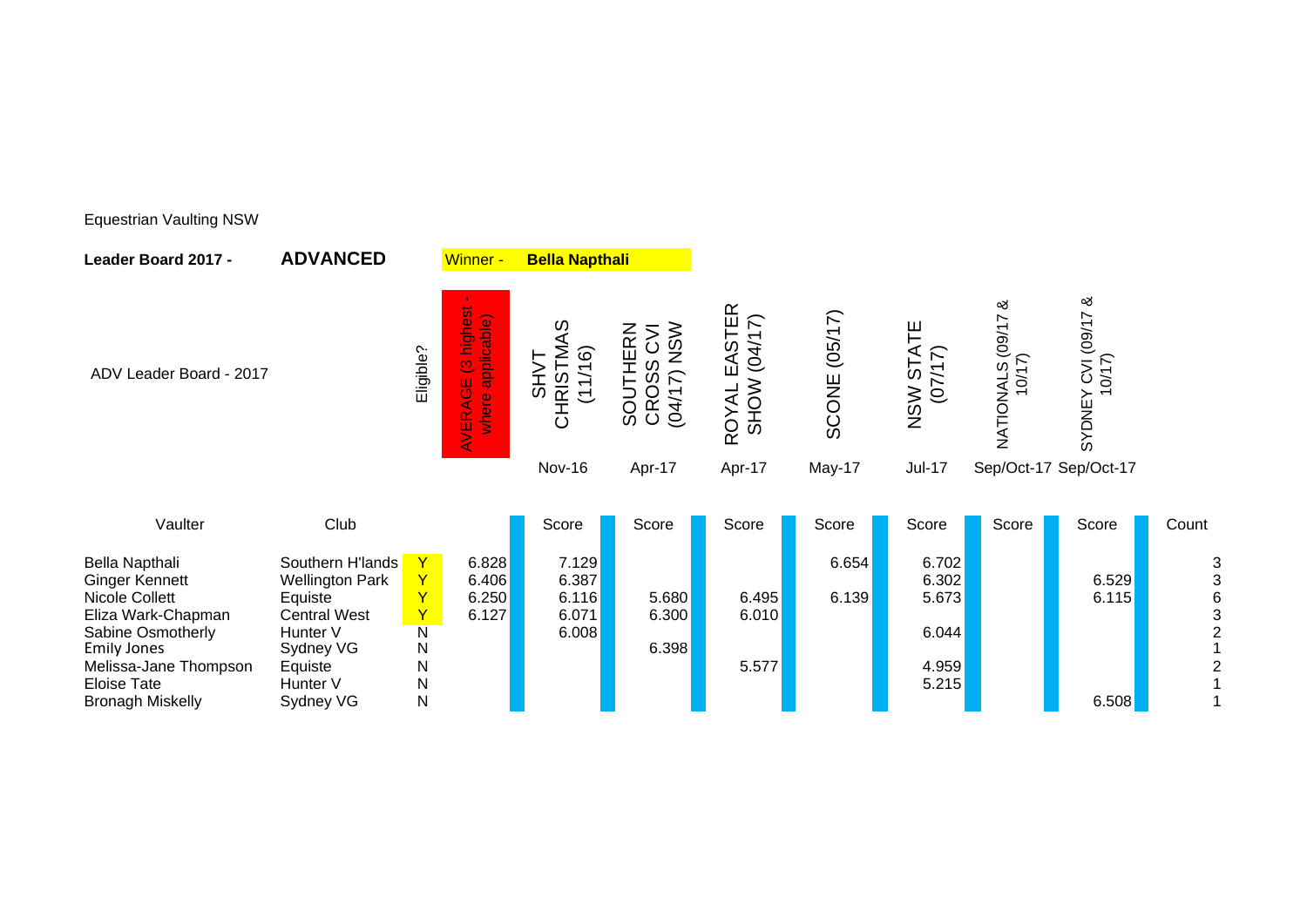| Leader Board 2017 -                                                                                                                                                                                                                                                                                                                                             | <b>INTERMEDIATE</b>                                                                                                                                                                                                                                                                                       |                                                                                                                                                                                                                                                      | Winner -                                                                                                                            | <b>Bronagh Miskelly</b>                                     |                                                                                |                                                                                                                   |                              |                                                                                                                            |                                                                                                                            |                                  |                                                                      |                                                                                                                                          |
|-----------------------------------------------------------------------------------------------------------------------------------------------------------------------------------------------------------------------------------------------------------------------------------------------------------------------------------------------------------------|-----------------------------------------------------------------------------------------------------------------------------------------------------------------------------------------------------------------------------------------------------------------------------------------------------------|------------------------------------------------------------------------------------------------------------------------------------------------------------------------------------------------------------------------------------------------------|-------------------------------------------------------------------------------------------------------------------------------------|-------------------------------------------------------------|--------------------------------------------------------------------------------|-------------------------------------------------------------------------------------------------------------------|------------------------------|----------------------------------------------------------------------------------------------------------------------------|----------------------------------------------------------------------------------------------------------------------------|----------------------------------|----------------------------------------------------------------------|------------------------------------------------------------------------------------------------------------------------------------------|
| <b>INTER Leader Board - 2017</b>                                                                                                                                                                                                                                                                                                                                |                                                                                                                                                                                                                                                                                                           | Eligible?                                                                                                                                                                                                                                            | (3 highest<br>applicable)<br>AVERAGE<br>where                                                                                       | CHRISTMAS<br>(11/16)<br><b>SHVT</b>                         | 04/17)<br>య<br>న్<br>$\overline{\phantom{0}}$<br>(03/1)<br>$\overline{\delta}$ | (04/17) NSW<br>CROSS CVI<br>SOUTHERN                                                                              | ROYAL EASTER<br>SHOW (04/17) | <b>SCONE (05/17)</b>                                                                                                       | NSW STATE<br>(7/17)                                                                                                        | ళ<br>71/60<br>10/17<br>NATIONALS | SYDNEY CVI (09/17 &<br>10/17                                         |                                                                                                                                          |
|                                                                                                                                                                                                                                                                                                                                                                 |                                                                                                                                                                                                                                                                                                           |                                                                                                                                                                                                                                                      |                                                                                                                                     | Nov-16                                                      | Mar/Apr                                                                        | Apr-17                                                                                                            | Apr-17                       | May-17                                                                                                                     | <b>Jul-17</b>                                                                                                              | Sep/Oct-17 Sep/Oct-17            |                                                                      |                                                                                                                                          |
|                                                                                                                                                                                                                                                                                                                                                                 |                                                                                                                                                                                                                                                                                                           |                                                                                                                                                                                                                                                      |                                                                                                                                     |                                                             |                                                                                |                                                                                                                   |                              |                                                                                                                            |                                                                                                                            |                                  |                                                                      |                                                                                                                                          |
| Vaulter                                                                                                                                                                                                                                                                                                                                                         | Club                                                                                                                                                                                                                                                                                                      |                                                                                                                                                                                                                                                      |                                                                                                                                     | Score                                                       | Score                                                                          | Score                                                                                                             | Score                        | Score                                                                                                                      | Score                                                                                                                      | Score                            | Score                                                                | Count                                                                                                                                    |
| <b>Martine Fogg</b><br><b>Charlotte Lee</b><br><b>Eloise Tate</b><br>Mei Davey<br><b>Bronagh Miskelly</b><br>Erin Ryan<br><b>Megan Couzins</b><br>Elyssa O'Hanlon<br>Maleka Mitchell<br><b>Philip Ritter</b><br>Jasmine Allday<br>Poppy Loveland<br>Rachael Mackey<br><b>Fleur Sykes</b><br>Orlagh Fitzgerald<br><b>Claire Stevens</b><br><b>Rachael Barlow</b> | <b>Hunter Valley</b><br><b>SHVT</b><br><b>Hunter Valley</b><br><b>NEqC</b><br>Sydney VG<br>Sydney VG<br>Sydney VG<br><b>Bathurst</b><br><b>Byron Bay</b><br>Scone Eq T<br><b>NEQC</b><br><b>Hunter Valley</b><br>Sydney VG<br><b>Bathurst</b><br>Southern H'lands<br>Southern H'lands<br><b>Byron Bay</b> | Y<br>$\mathsf{Y}$<br>$\mathbf Y$<br>$\overline{Y}$<br>$\mathsf{Y}$<br>$\overline{Y}$<br>Ÿ<br>$\mathbf Y$<br>$\mathsf{Y}$<br>$\overline{\mathsf{N}}$<br>${\sf N}$<br>Y<br>$\mathsf{Y}$<br>$\mathbf Y$<br>$\mathbf Y$<br>$\overline{Y}$<br>$\mathbf Y$ | 6.279<br>6.146<br>6.221<br>6.461<br>6.515<br>5.955<br>6.069<br>6.201<br>5.949<br>6.021<br>5.923<br>5.986<br>5.376<br>5.819<br>6.506 | 6.779<br>6.520<br>6.454<br>6.428<br>6.248<br>6.203<br>6.178 |                                                                                | 5.897<br>6.114<br>5.687<br>6.525<br>4.817<br>6.188<br>4.857<br>5.827<br>5.978<br>5.187<br>5.395<br>5.843<br>6.373 | 6.024<br>4.480               | 4.445<br>5.803<br>5.335<br>5.604<br>6.498<br>6.144<br>6.004<br>5.919<br>5.757<br>5.423<br>5.277<br>5.029<br>4.946<br>6.766 | 6.160<br>6.241<br>6.773<br>5.113<br>5.841<br>6.094<br>5.875<br>5.887<br>6.652<br>6.132<br>6.257<br>6.495<br>5.450<br>5.561 | 6.714<br>5.474<br>6.174<br>6.186 | 6.186<br>6.094<br>6.057<br>6.010<br>6.089<br>5.282<br>6.052<br>6.380 | 3<br>5<br>$\overline{4}$<br>5<br>$\overline{A}$<br>4<br>$\begin{array}{c} 3 \\ 2 \\ 2 \end{array}$<br>3<br>4<br>$\overline{A}$<br>4<br>3 |
| <b>Bella Napthali</b><br>Jamie Haste                                                                                                                                                                                                                                                                                                                            | Southern H'lands<br>Independent                                                                                                                                                                                                                                                                           | ${\sf N}$<br>$\mathbf{Y}$                                                                                                                                                                                                                            | 6.120                                                                                                                               |                                                             | 6.143                                                                          | 6.994<br>5.957                                                                                                    | 5.960                        |                                                                                                                            | 5.770                                                                                                                      |                                  | 6.261                                                                | $\overline{1}$<br>5                                                                                                                      |
| Rebecca Higgins                                                                                                                                                                                                                                                                                                                                                 | Sydney VG                                                                                                                                                                                                                                                                                                 | $\mathbf{Y}$                                                                                                                                                                                                                                         | 6.141                                                                                                                               |                                                             |                                                                                | 6.266                                                                                                             | 4.965                        |                                                                                                                            | 6.092                                                                                                                      |                                  | 6.066                                                                | 4                                                                                                                                        |
| Lydia George                                                                                                                                                                                                                                                                                                                                                    | <b>Hunter Valley</b>                                                                                                                                                                                                                                                                                      | $\overline{N}$                                                                                                                                                                                                                                       |                                                                                                                                     |                                                             |                                                                                |                                                                                                                   |                              |                                                                                                                            | 6.150                                                                                                                      |                                  | 6.309                                                                | $\overline{2}$                                                                                                                           |
| Heyam Hattab                                                                                                                                                                                                                                                                                                                                                    | <b>NEqC</b>                                                                                                                                                                                                                                                                                               | $\mathbf{Y}$                                                                                                                                                                                                                                         | 6.216                                                                                                                               |                                                             |                                                                                | 6.177                                                                                                             |                              |                                                                                                                            |                                                                                                                            | 6.258                            | 6.214                                                                | 3                                                                                                                                        |
| <b>Bronte Fletcher</b>                                                                                                                                                                                                                                                                                                                                          | <b>Hunter Valley</b>                                                                                                                                                                                                                                                                                      | $\overline{N}$                                                                                                                                                                                                                                       |                                                                                                                                     |                                                             |                                                                                |                                                                                                                   |                              |                                                                                                                            |                                                                                                                            | 5.291                            |                                                                      |                                                                                                                                          |
| Sabine Osmotherly<br>Melissa-Jane Thompson                                                                                                                                                                                                                                                                                                                      | <b>Hunter Valley</b><br>Equiste                                                                                                                                                                                                                                                                           | $\mathsf{N}$<br>N                                                                                                                                                                                                                                    |                                                                                                                                     |                                                             |                                                                                |                                                                                                                   |                              |                                                                                                                            |                                                                                                                            |                                  | 6.408<br>5.852                                                       | -1                                                                                                                                       |
|                                                                                                                                                                                                                                                                                                                                                                 |                                                                                                                                                                                                                                                                                                           |                                                                                                                                                                                                                                                      |                                                                                                                                     |                                                             |                                                                                |                                                                                                                   |                              |                                                                                                                            |                                                                                                                            |                                  |                                                                      |                                                                                                                                          |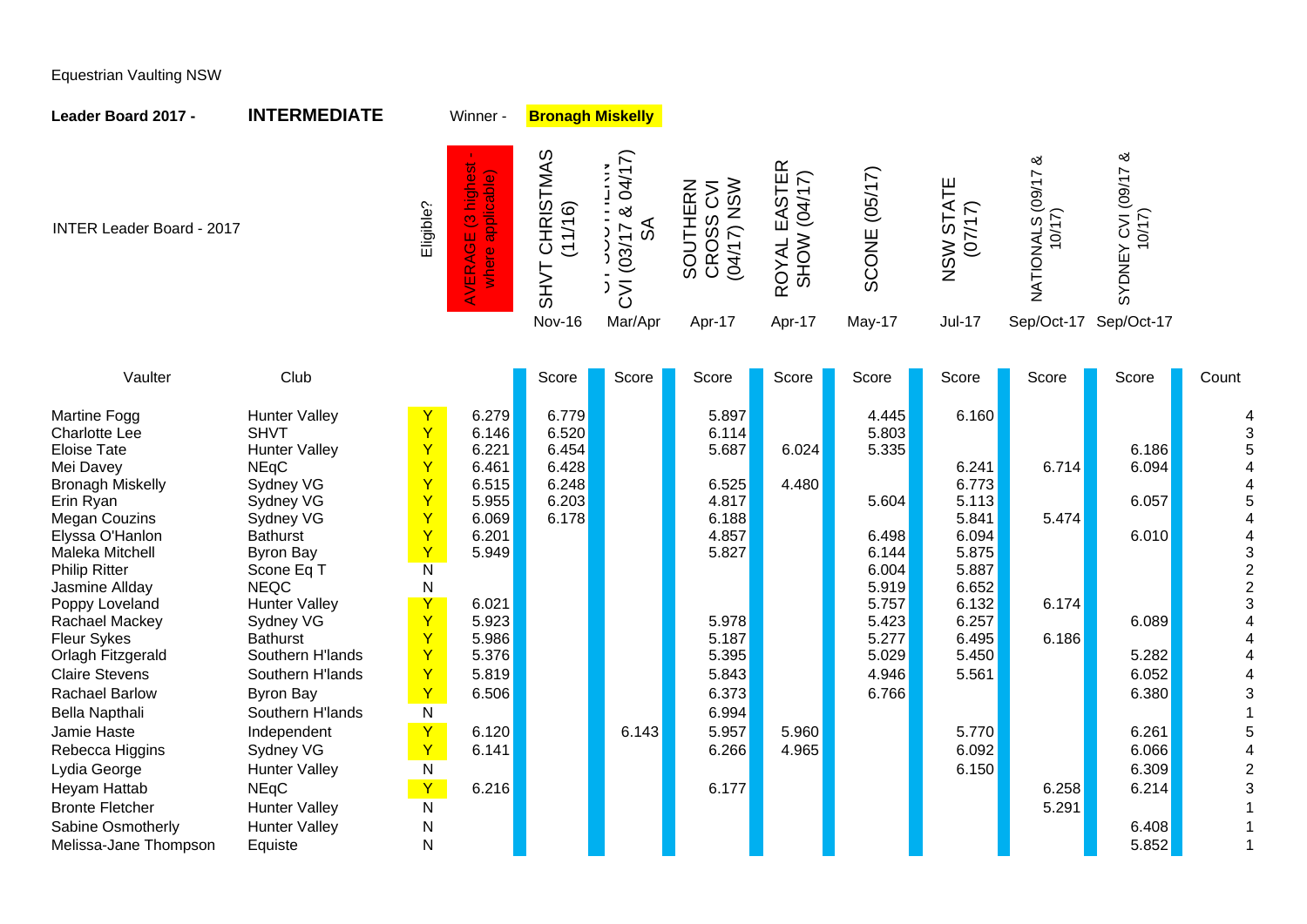| <b>NOVICE</b>                                               |                                                            |                                             |                                      |                                         |                                        |                      |                         |                                 |                |
|-------------------------------------------------------------|------------------------------------------------------------|---------------------------------------------|--------------------------------------|-----------------------------------------|----------------------------------------|----------------------|-------------------------|---------------------------------|----------------|
| <b>NOVICE Leader Board -</b>                                | Eligible?                                                  | highest<br>where applicable)<br>O<br>VERAGE | S<br>⋖<br>CHRISTM<br>(11/16)<br>TVHS | NSW<br>SOUTHERN<br>CROSS CVI<br>(04/17) | EASTER<br>SHOW (04/17)<br><b>ROYAL</b> | <b>SCONE (05/17)</b> | NSW STATE<br>(77/17)    | & 10/17<br>NATIONALS<br>(09/17) |                |
|                                                             |                                                            |                                             | Nov-16                               | Apr-17                                  | Apr-17                                 | May-17               | <b>Jul-17</b>           | Sep/Oct-17                      |                |
| Club                                                        |                                                            |                                             | Score                                | Score                                   | Score                                  | Score                | Score                   | Score                           | Count          |
| Riverina Eq<br>Riverina Eq<br>Bathurst & Dist               | N<br>Y<br>$\overline{\mathsf{N}}$                          | 6.120                                       | 5.675<br>5.672<br>6.142              |                                         |                                        |                      | 5.268<br>6.129          | 6.560                           |                |
| Veritas<br><b>NEqC</b><br>Southern H'lands                  | Y<br>$\overline{\mathsf{N}}$<br>N                          | 6.879                                       | 6.798<br>5.584<br>6.341              | 6.616                                   |                                        | 6.485                | 6.949                   | 6.891                           |                |
| <b>Hunter Valley</b><br><b>Hunter Valley</b><br>Riverina Eq | Y<br>$\overline{\mathsf{N}}$<br>N                          | 6.173                                       | 6.476<br>5.924<br>5.807              |                                         | 5.773<br>4.463                         | 6.269                |                         |                                 |                |
| Riverina Eq<br>Southern H'lands<br><b>HVVT</b>              | Y<br>$\overline{\mathsf{N}}$<br>Y                          | 6.059<br>6.063                              | 5.939<br>5.790                       | 6.304                                   | 5.751<br>5.597                         | 6.329                | 5.571<br>6.263          | 6.488                           | 3              |
| <b>Hunter Valley</b><br>Sydney VG<br>Bathurst & Dist        | Y<br>$\overline{\mathsf{N}}$<br>N                          | 6.223                                       |                                      |                                         | 5.517                                  | 6.257                | 6.280<br>6.233<br>5.651 | 6.132<br>6.129<br>6.361         | $\overline{c}$ |
|                                                             | Bathurst & Dist<br>Sydney VG<br>Scone Eq VT<br>Riverina Eq | N<br>N<br>$\overline{\mathsf{N}}$<br>N      | Winner -                             | 6.218<br>5.595                          | <b>Tegan Davis</b>                     | 6.260                |                         | 5.072                           |                |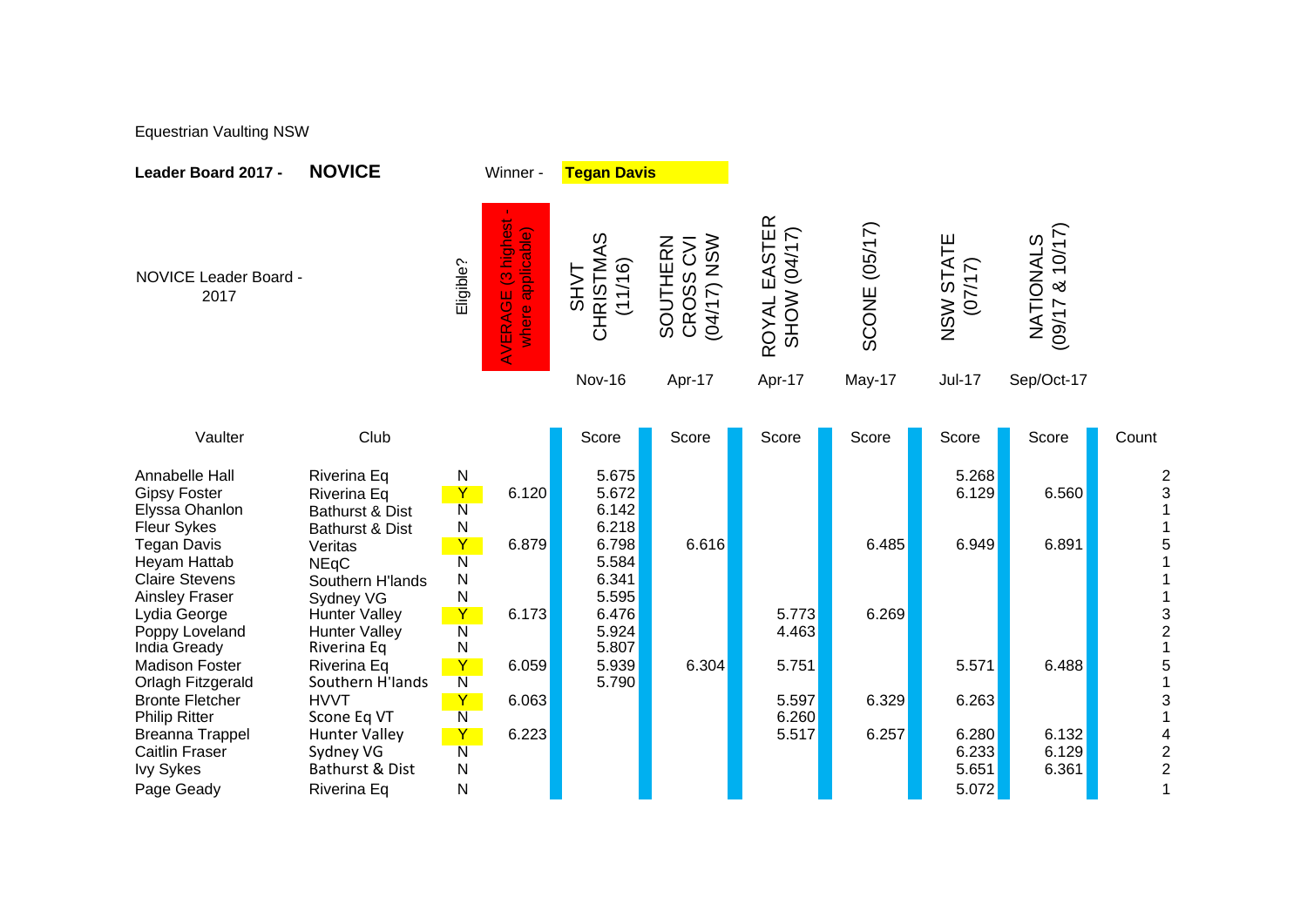| Leader Board 2017 -                                                    | <b>PreNOVICE</b>                                        |                                                   | Winner -                                    | <b>Trista Mitchell</b>              |                                             |                              |                         |                      |                             |                                                     |
|------------------------------------------------------------------------|---------------------------------------------------------|---------------------------------------------------|---------------------------------------------|-------------------------------------|---------------------------------------------|------------------------------|-------------------------|----------------------|-----------------------------|-----------------------------------------------------|
| PreNOVICE Leader Board -<br>2017                                       |                                                         | Eligible?                                         | highest<br>where applicable)<br>O<br>VERAGE | CHRISTMAS<br>(11/16)<br><b>TVHS</b> | <b>MSN (21/40)</b><br>SOUTHERN<br>CROSS CVI | ROYAL EASTER<br>SHOW (04/17) | <b>SCONE (05/17)</b>    | NSW STATE<br>(71/17) | NATIONALS (09/17 &<br>10/17 |                                                     |
|                                                                        |                                                         |                                                   |                                             | Nov-16                              | Apr-17                                      | Apr-17                       | May-17                  | <b>Jul-17</b>        | Sep/Oct-17                  |                                                     |
|                                                                        |                                                         |                                                   |                                             |                                     |                                             |                              |                         |                      |                             |                                                     |
| Vaulter                                                                | Club                                                    |                                                   |                                             | Score                               | Score                                       | Score                        | Score                   | Score                | Score                       | Count                                               |
| <b>Breanna Trappel</b><br>Abbey Hunt<br>Rebecca Kennedy                | <b>Hunter Valley</b><br>Southern H'lands<br><b>SEVT</b> | N<br>$\mathbf Y$<br>$\overline{\mathsf{N}}$       | 6.167                                       | 7.455<br>6.727<br>6.470             |                                             |                              |                         | 5.636                | 6.137                       | 1<br>3<br>$\mathbf{1}$                              |
| Jordan Uecker<br>Lucia Rogan<br>Charles Hogan<br><b>Caitlin Fraser</b> | <b>SHVT</b><br>Veritas<br>Riverina Equiste<br>Sydney VG | N<br>$\mathsf{Y}$<br>$\overline{\mathsf{N}}$<br>N | 6.295                                       | 6.340<br>6.320<br>6.247<br>6.014    | 5.437<br>5.877                              |                              | 6.300                   | 6.108                | 6.266                       | $\overline{c}$<br>5<br>$\mathbf{1}$<br>$\mathbf{1}$ |
| Ceridwen Fenemore<br>Naomi Yamaguchi<br><b>Ivy Sykes</b>               | <b>NEqC</b><br><b>NEqC</b><br><b>BAD</b>                | Y<br>Y<br>$\overline{\mathsf{N}}$                 | 5.563<br>5.939                              | 5.529<br>5.091                      | 6.541<br>6.409                              |                              | 6.120                   | 4.620<br>6.468       | 6.257                       | 3<br>$\overline{\mathbf{4}}$<br>$\mathbf{1}$        |
| Zoe Caddis<br>Peyton Halloran<br><b>Caitlin Fraser</b>                 | <b>HVVT</b><br><b>SEVT</b><br><b>SVG</b>                | Y<br>Y<br>$\overline{\mathsf{N}}$                 | 6.070<br>5.548                              |                                     | 6.507                                       |                              | 6.039<br>5.879<br>5.835 | 6.635<br>5.209       | 5.536<br>5.555              | $\begin{array}{c}\n3 \\ 3 \\ 2 \\ 3\n\end{array}$   |
| <b>Tiannah Witney</b><br>Hope Beetson                                  | <b>SEVT</b><br><b>SVG</b>                               | Y<br>$\overline{Y}$                               | 5.924<br>5.807                              |                                     | 6.135                                       |                              | 5.797<br>5.238          | 5.587<br>6.047       | 6.389                       | 3                                                   |
| <b>Trista Mitchell</b><br>Ella Fin                                     | <b>SHVT</b><br><b>SHVT</b>                              | Y<br>Y                                            | 6.460<br>6.280                              |                                     | 6.323<br>6.086                              |                              |                         | 6.698<br>6.288       | 6.358<br>6.467              | 3                                                   |
| Luke Linden                                                            | <b>NEqC</b>                                             | $\overline{N}$                                    |                                             |                                     | 6.786                                       |                              |                         | 5.950                |                             | 3<br>$\overline{\mathbf{c}}$                        |
| Sarah Clark<br>Lily McKenzie                                           | <b>SEVT</b>                                             | N<br>$\mathsf{N}$                                 |                                             |                                     |                                             |                              |                         | 5.595<br>5.257       | 5.531                       | $\overline{c}$<br>$\mathbf{1}$                      |
| Katja Fikkers                                                          | Riverina Equiste<br>Independent                         | $\mathsf{N}$                                      |                                             |                                     |                                             |                              |                         |                      | 6.519                       | $\mathbf{1}$                                        |
| Saskia Fikkers                                                         | Independent                                             | $\mathsf{N}$                                      |                                             |                                     |                                             |                              |                         |                      | 5.618                       | 1                                                   |
| Gabrielle Orrock                                                       | <b>Byron Bay</b>                                        | N                                                 |                                             |                                     |                                             |                              |                         |                      | 5.431                       | $\mathbf{1}$                                        |
| Page Gready                                                            | Riverina Equiste                                        | N                                                 |                                             |                                     | 5.593                                       |                              |                         |                      |                             | $\mathbf{1}$                                        |
| Sophia Pernice                                                         | <b>SHVT</b>                                             | N                                                 |                                             |                                     | 5.382                                       |                              |                         |                      |                             | 1                                                   |